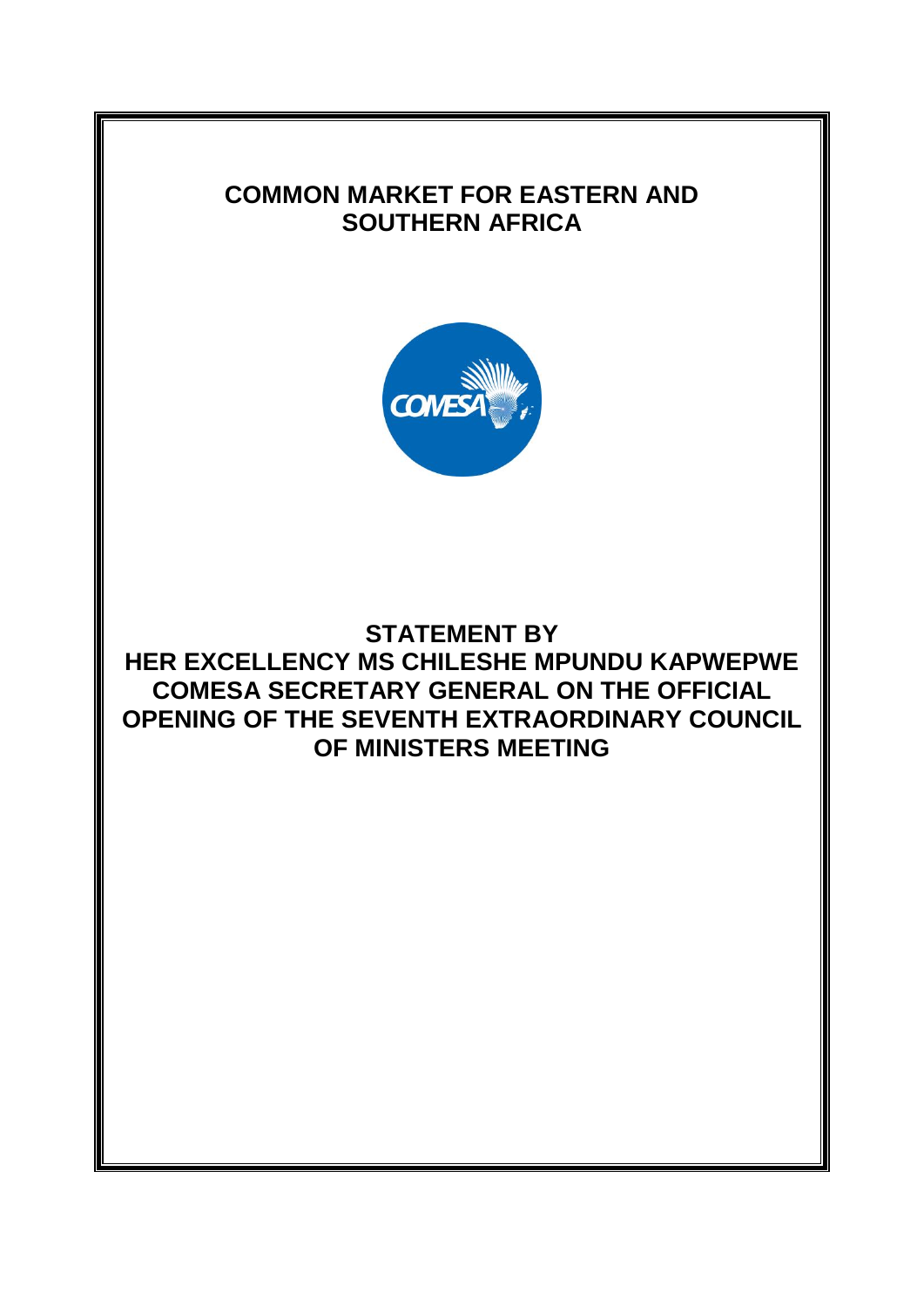**Your Honour Madam Inonge Wina, Vice President of the Republic of Zambia,** 

**Your Excellency Madame Lantosoa Rakotomalala, Chairperson of the Council of Ministers, Honourable Members of the Bureau of the Council of Ministers,**

**Honourable Ministers,**

**Your Excellencies, High Commissioners, Ambassadors and Permanent Representatives to COMESA** 

**Your Excellencies, High Commissioners, Ambassadors and Special Representatives to COMESA** 

**Your Excellencies, High Commissioners and Ambassadors accredited Members to the Republic of Zambia,**

**Assistant Secretaries General,**

**Heads of COMESA Institutions,**

**Distinguished Delegates,**

**Distinguished Members of the Print and Electronic Media** 

**Colleagues,**

**Invited Guests,**

**Ladies and Gentlemen.**

At the very outset, I would like to welcome, Her Honour Madam Inonge Wina, the Vice President of the Republic of Zambia to the COMESA Secretariat and to thank her for finding time from her busy schedules to be with us to grace this Opening Ceremony of the  $7<sup>th</sup>$  Extraordinary Meeting of the COMESA Council of Ministers. This is a clear testimony Madam Vice President of Your personal commitment and that of Your Government to the Regional Integration Agenda of COMESA. I appreciate this warm and cordial gesture of encouragement and support.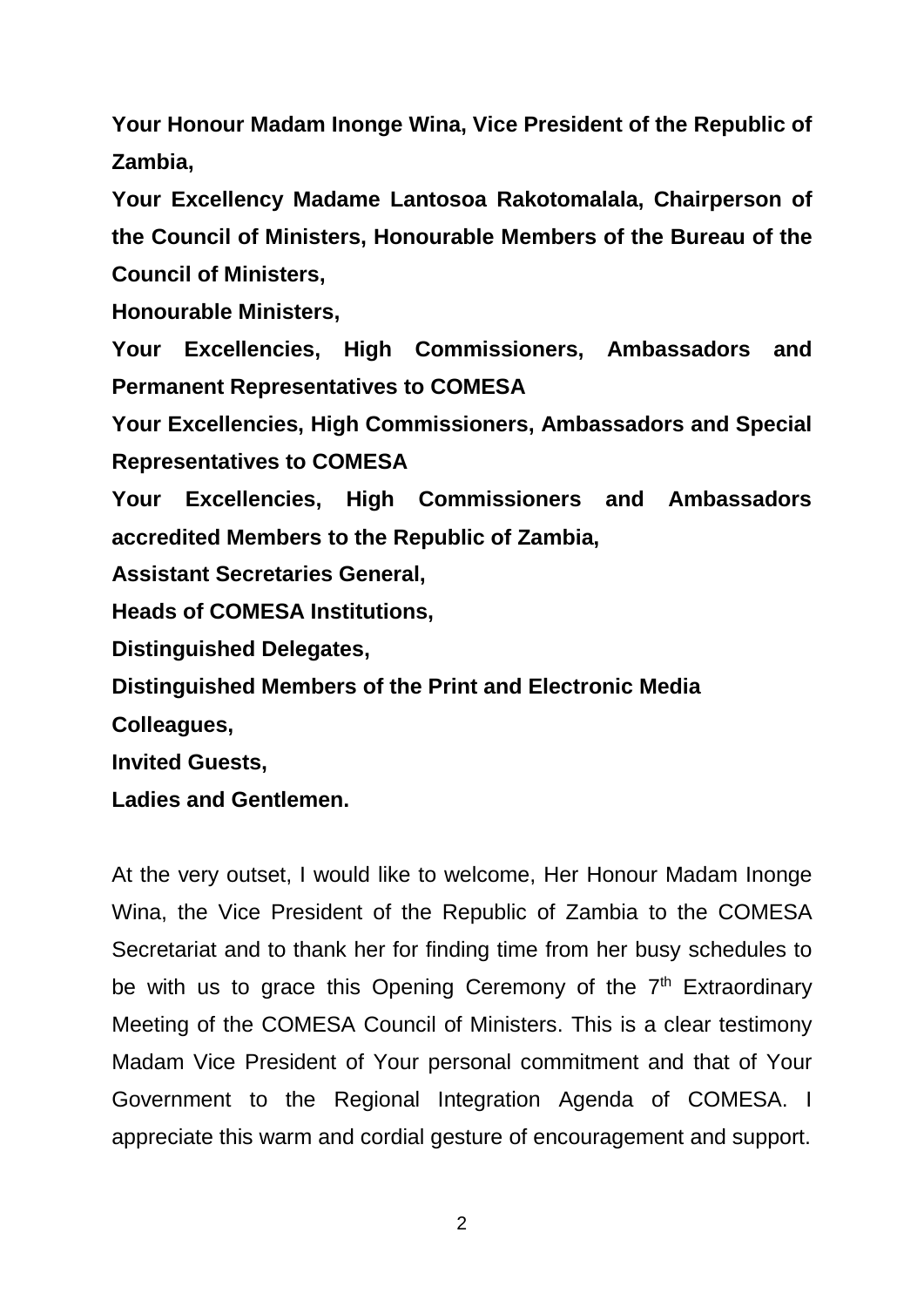May I kindly request Your Honour to convey my deepest gratitude and thanks to His Excellency, Mr Edgar Chagwa Lungu, the President of the Republic of Zambia, his Government and to the People of Zambia for hosting this important meeting in Lusaka, Zambia. The warm welcome that has been extended to our distinguished guests is greatly appreciated.

I also extend a warm welcome to all the Ministers, Permanent Secretaries, High Commissioners, Ambassadors, delegates and invited guests to the 7<sup>th</sup> Extraordinary Meeting of the Council of Ministers. It goes without saying that we really value your attendance and participation in the work of COMESA

## **Your Honour, the Vice President Honourable Ministers,**

This Extraordinary meeting of the Council of Ministers has been convened to address certain audit and financial issues which could not be concluded during the last meeting of the Council of Ministers held in November 2018 in Lusaka, Zambia. The expeditious and constructive conclusions of these issues will facilitate the Secretariat in its mission to provide better services to the Member States.

This year marks twenty-five years of existence of COMESA since its establishment in 1994 and 37 years since the Preferential Trade Area was formed in 1982. All these years, the COMESA Secretariat has strived to improve its procedures and processes on a continuous basis to comply with international norms, standards and practices. This has enabled the Secretariat to be the first Regional Economic Community in

3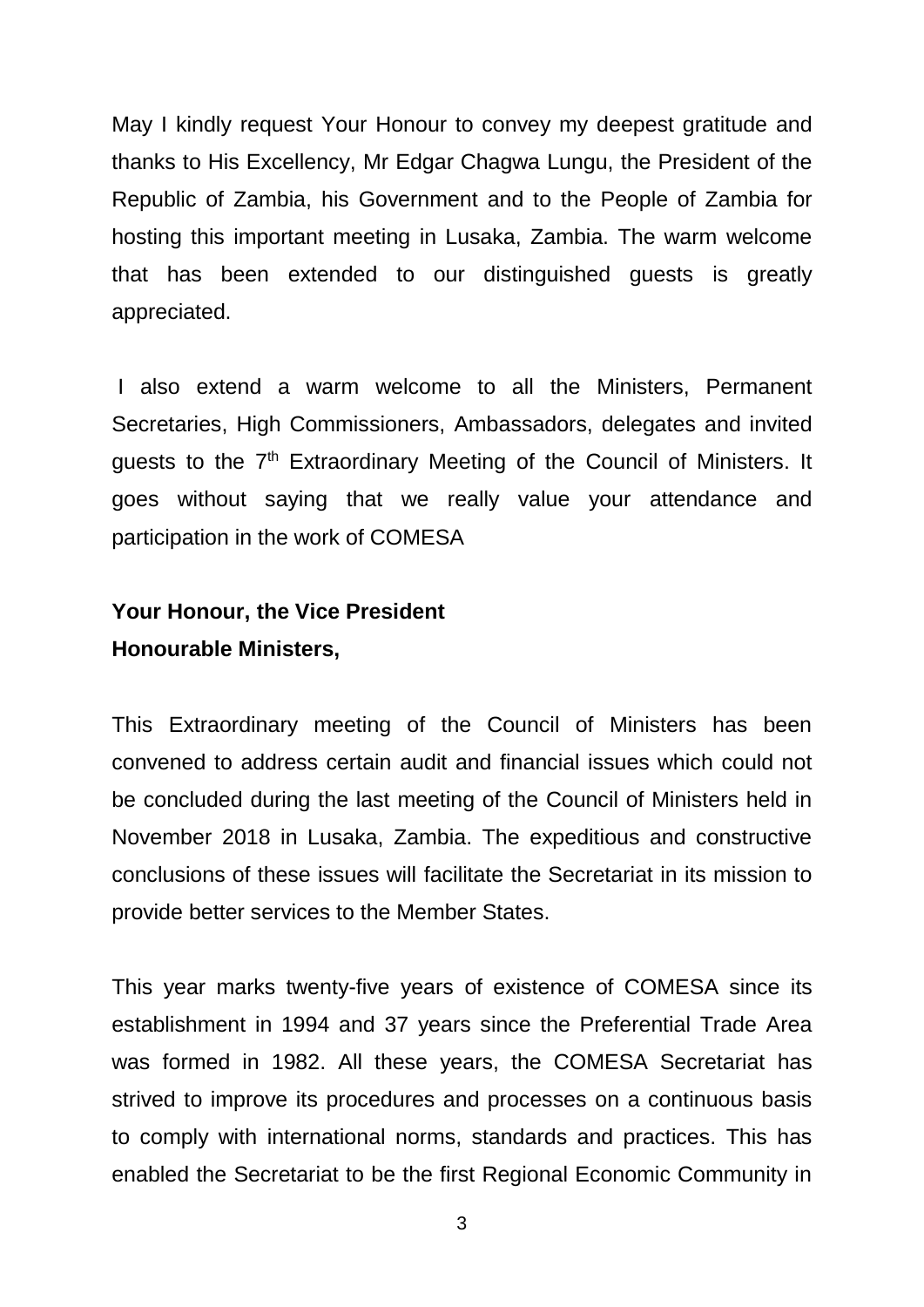Africa to have passed the 4 and 7 Pillars Assessment of the EUROPEAN UNION in 2005 and 2015 respectively. This assessment has enabled the Secretariat to use its own Rules and Procedures in the management of the EU resources instead of the EDF procedures. As we continue to mobilise extra budgetary resources to fund the 2016-2020 Medium Term Strategic Plan and for years beyond, it is important that we further strengthen our Secretariat which is required to embark upon the 9 Pillars Assessment soon to continue benefitting from resources from the European Union.

## **Your Honour, the Vice President, Honourable Ministers,**

The COMESA Secretariat is one of the few RECs which, between 2005 and 2017, received disbursement of approximately USD 299 million from the European Union, USAID, ADB, World Bank, DFID and others to support COMESA programmes. The European Union alone disbursed around USD 277 million to assist in the implementation of Regional Integration Support Mechanism (RISM), Regional Integration Support Programme (RISP), Climate Change Initiative, African Peace and Security Architecture Programme (APSA), and Maritime Security (MASE) among others.

Under the RISM Programme, out of the total amount of USD 140 million approved by the European Union, funds amounting to approximately USD104.2m has been disbursed to Member States. The balance is being disbursed under the  $8<sup>th</sup>$  Call, starting from the beginning of this year Resources from RISM have greatly assisted Member States to implement the COMESA Regional Integration Agenda. Under this

4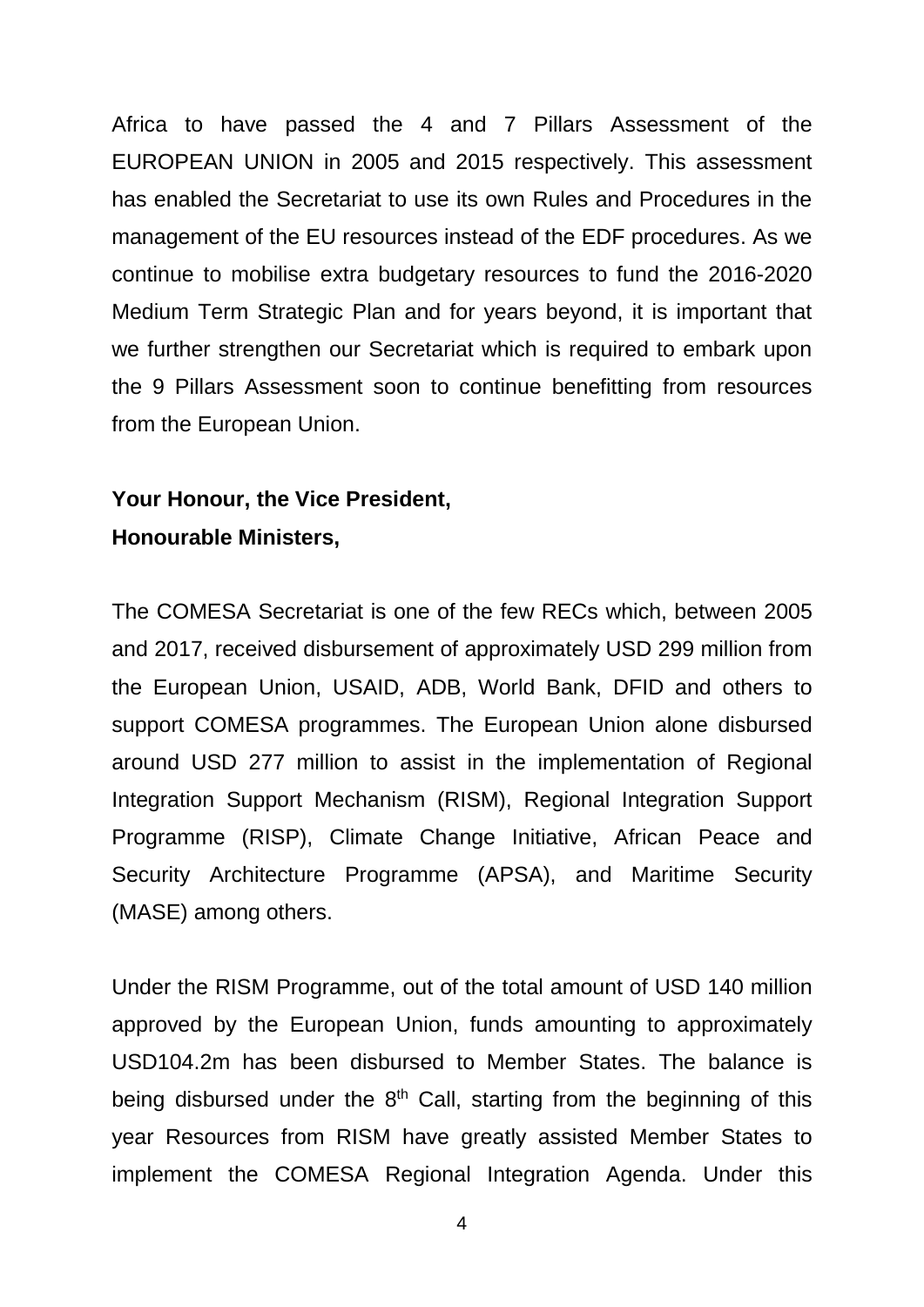programme, various Member States are implementing projects supporting value chains in cotton, leather and edible oils.

Furthermore, from 2018 to date a number of contracts has been signed under the 11th EDF; the COMESA trade facilitation programmes (EUR 53 million) focusing on border management, Non-Tariff Barriers (NTBs), the small scale cross border (EUR 15 million) to facilitate the small scale cross border traders, and the Private Sector participation and global value chains (EUR 10 million) aimed at enhancing the value chain programmes. We are planning to sign the Capacity Building Programme (EUR 7 Million) aimed at strengthening the Secretariat before the end of this year.

In addition to working with the European Union, we have also signed funding agreements with the USAID, the African Development Bank, and World Bank to fund COMESA programmes. A number of other Partners have also been contacted and they have expressed a great interest and desire to partner with COMESA because of our strong and robust systems and processes.

## **Your Honour, the Vice President Honourable Ministers,**

Currently, most of the times of the Policy Organs are spent on administrative and financial matters rather than on the core programmes of COMESA. This requires a paradigm shift in the way we conduct business at the meetings of the Policy Organs. In order to support COMESA to deliver on its mandate as spelled out in the Treaty and therefore focus more on discussing core programmes and activities.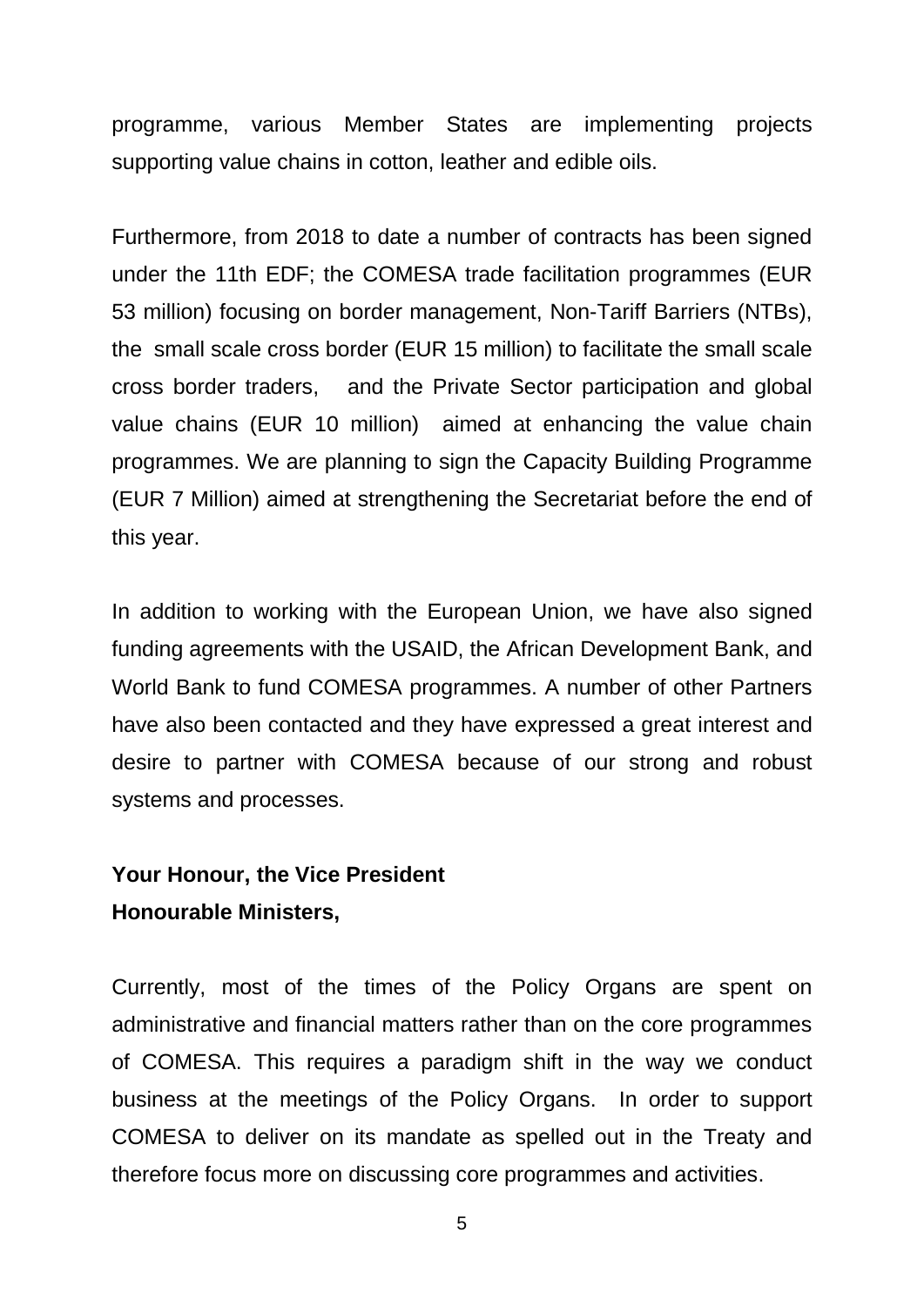At the Secretariat level, I am pleased to inform this august gathering that I have already embarked on several reforms to further enhance the operations and governance of the organization. With the assistance of the USAID and European Union, a capacity building programme is being designed to undertake a thorough Business Process Reengineering of the Secretariat. This exercise will enable the Secretariat to revisit all its policies, procedures and processes so as to better deliver on its mandate. Upon completion of this exercise, an automation process will be put in place through an efficient and robust enterprise planning and management system.

Work towards the capacity building of the Secretariat has already begun and we are confident that in the next 12 to 18 months, we shall start harvesting some tangible results.

# **Your Honour, Vice President Honourable Ministers,**

For the paradigm shift to be successful and efficient, I need the support of the Council of Ministers. Despite this being an Extraordinary Meeting of the Council of Ministers to consider the Report of the Select Committee, I felt that it was important for us to start discussing core issues. This is the reason for including in your agenda, items which deal with the Tripartite Free Trade Area, Continental Free Trade Area, domestication of Council decisions by Member States, and Status of contributions from Member States, among others. Separate reports have been prepared on each one of them for your consideration.

6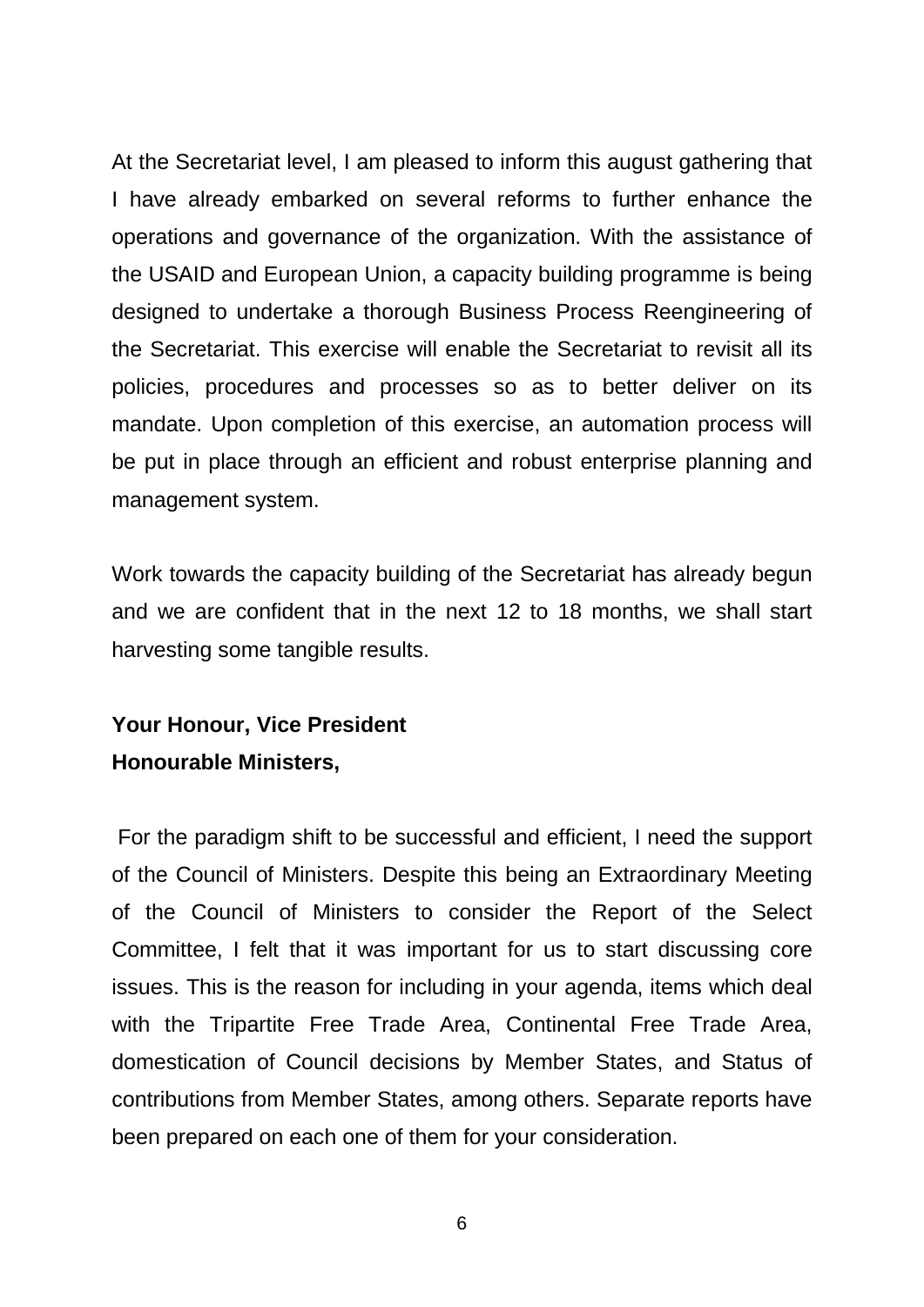### **Tripartite Free Trade Area**

The Tripartite Free Trade Area (TFTA) takes a developmental approach to regional integration. It provides an opportunity for all the three RECs (COMESA, EAC and SADC) to have a single regime for standards, customs, transit, safeguards, settlement of trade disputes, and for addressing non-tariff barriers. When we ratify and implement it, the TFTA will further enhance economic benefits arising from market expansion. The TFTA will create a huge market covering more than half of Africa as well as provide a solid foundation for the continental integration. Assessments have shown that all countries will benefit from the TFTA, which will generate an additional US dollar 7 billion annually.

#### **Continental Free Trade Area**

Regarding the Continental Free Trade Area (CFTA), I am pleased to inform the Council of Ministers that it will soon enter into force. This is highly commendable. However, a lot more work is required before the CFTA can begin to function and before trade can happen under this arrangement. All these speak to the need for your steadfast technical support to help in fast tracking the process. The conclusion of the CFTA will mark a pivotal moment for the regional integration across Africa as a whole. It will create bigger, open markets and stimulate trade and investments.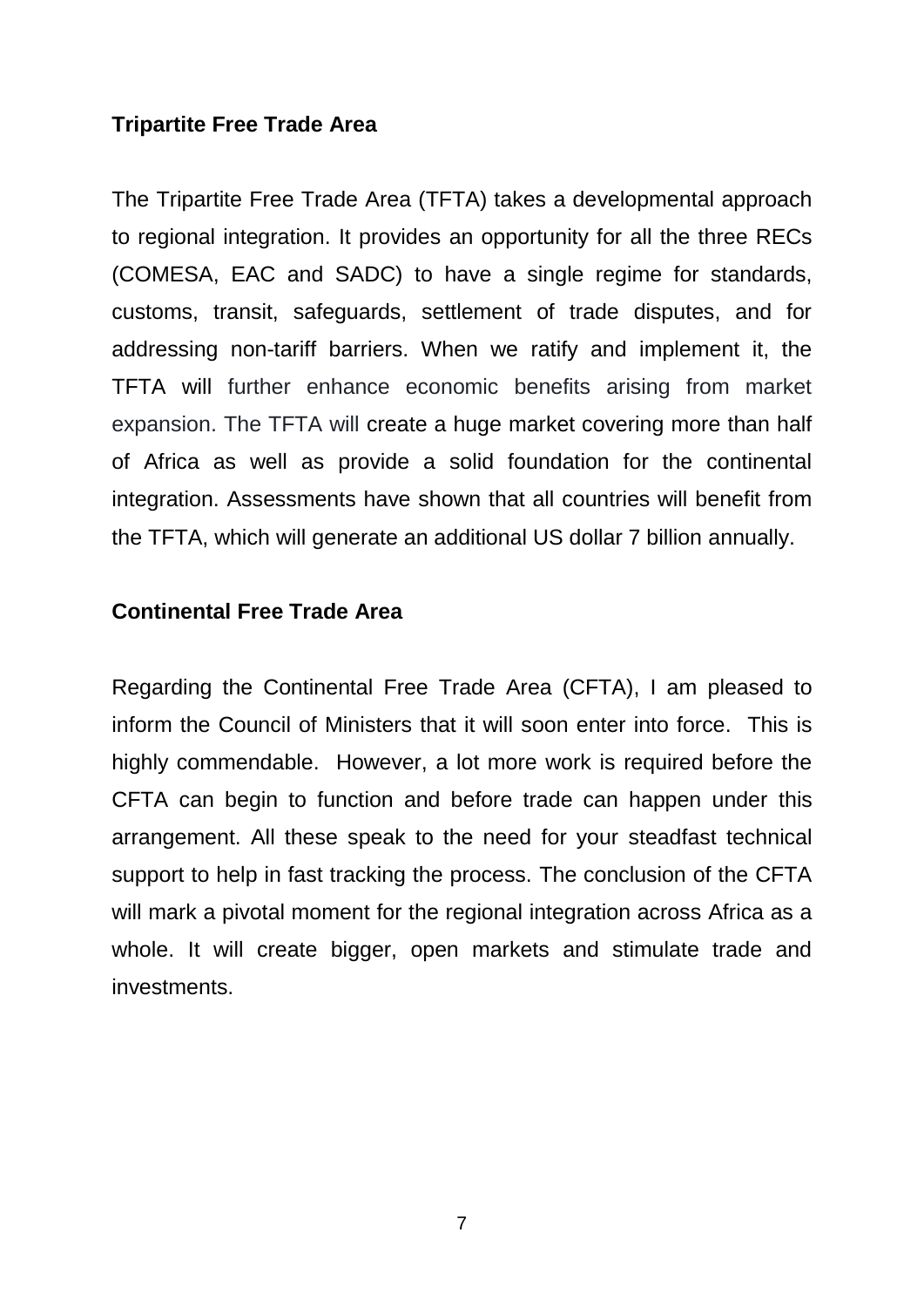**Your Honour, Vice President Honourable Ministers,**

#### **Domestication of the Council Decisions**

The report on the Status of Domestication of Council decisions shows that the integration of the markets and economies of member States is being hampered by the slow pace of domestication of Council decisions as result of which programs and projects are not being implemented. The paper on Domestication is suggestive that perhaps member States should in addition to making new decisions and, also focus on the need to clear the backlog of decisions that have been made which require domestication as without execution, the commitments by member States will not result in socio economic integration that benefits people.

### **Status of Assessed Contributions**

A report on the status of assessed contributions will be presented to the Council of Ministers. Suffice to mention that as at now, only one Member State has paid her annual assessed contribution for 2019. I thank Mauritius for having paid her contribution as per Article 166(6) of the COMESA Treaty provisions.

Given this state of affairs, the Secretariat is currently being funded from the Reserve funds as approved by the Council of Ministers in 2018. This is now a grave matter which now needs urgent attention.